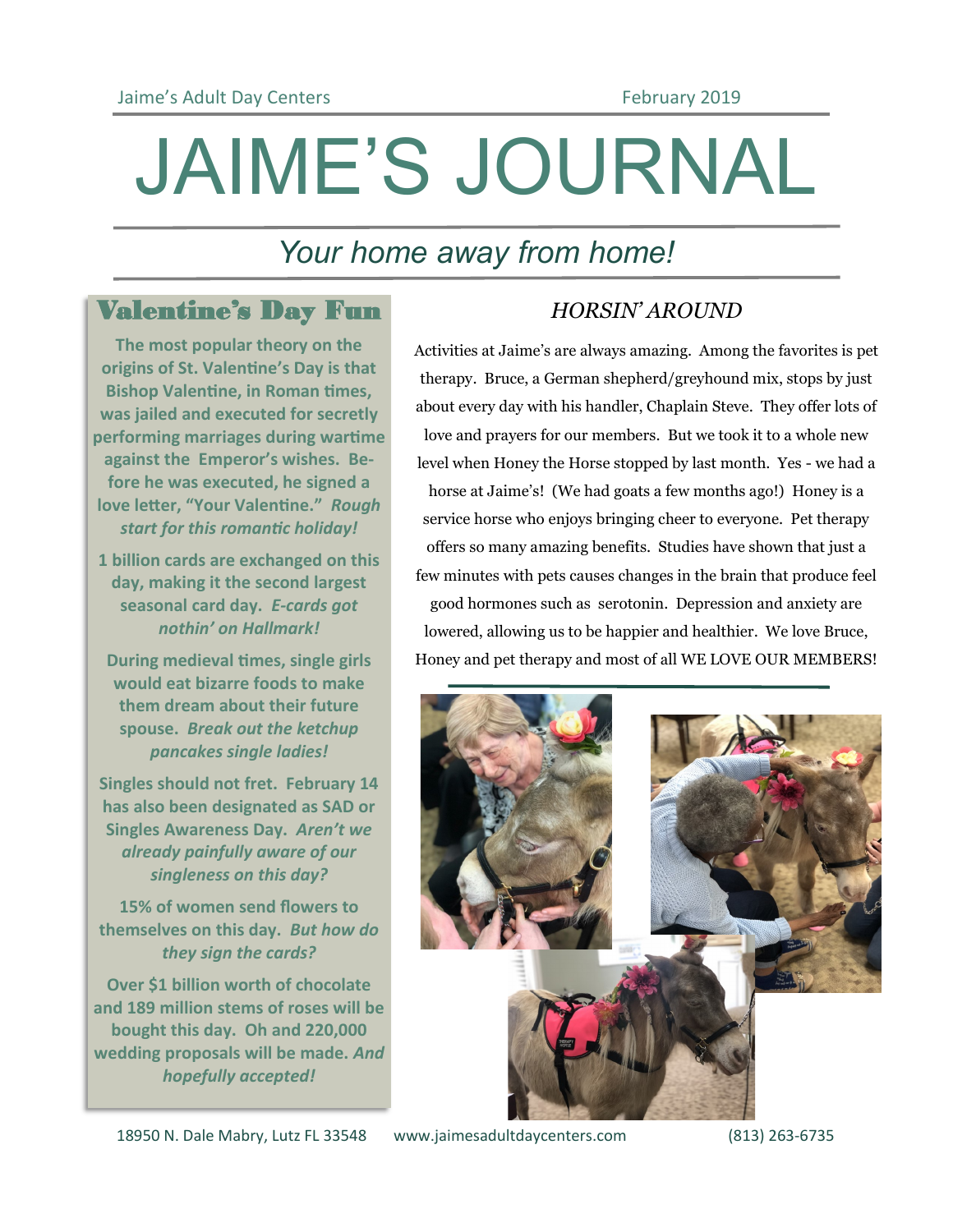### Jaime's Adult Day Centers February 2019

Activities to stimulate your loved ones using the 5 Dimensions of Wellness in honor of St. Valentine's Day!

- Go mall walking! Browse the wonderful displays of roses and candy that will be bought this holiday. What a great work out if you want to avoid the outdoors! (Physical)
- Share some love stories. Ask your loved one about the time he/she met his/her significant other. Then watch the twinkle in the eye. Share your story as well. Thinking about love is good for our souls. (Emotional)
- Invite your female family members over for a fun Hallmark movie night. Pop some popcorn and get some heart shaped candy. The Hallmark channel has a great, romantic lineup of movies. (Social)
- Learn some fun Valentine's Day facts. See page 1 of the Journal and google lots more. (Intellectual)
- Grab an edition of Women's World Weekly magazine. They have wonderful heart felt stories of how love and angels collide to make anything possible. (Spiritual)

Look for more ways to stimulate your loved one in next month's edition of Jaime's Journal.

### *HOW TO TREAT A COLD NATURALLY*

Cold season is still in full swing. Many of us do not want to race to the doctor just to get prescribed more medications. There are many natural remedies available that may help heal the ailments brought on by colds. Check them out then flip the page to see how *cold weather* helps your body.

- 1. Rose hip tea is full of Vitamin C and can help prevent colds. Enjoy a cup daily.
- 2. Eat lemons and oranges.
- 3. Take fresh gingerroot for chills.
- 2. Onions have antibacterial qualities. Historically, onions were hung in sick rooms. Today you can boil an onion and drink the water. (But have a pack of mints handy!)



3. Garlic and horseradish also help to prevent and

even remedy colds. A farmer reported in the 2019 Old Farmer's Almanac that a horseradish sandwich is the best remedy for a cold.

- 4. Eat lots of hot and spicy foods to clear sinuses.
- 5. Eat prunes which are loaded with fiber, Vitamins A and B, iron and calcium.
- 6. Treat sore and chapped lips with honey.
- 7. Treat cracked lips with earwax—yuck!
- 8. Make a big batch of chicken soup and sip away!

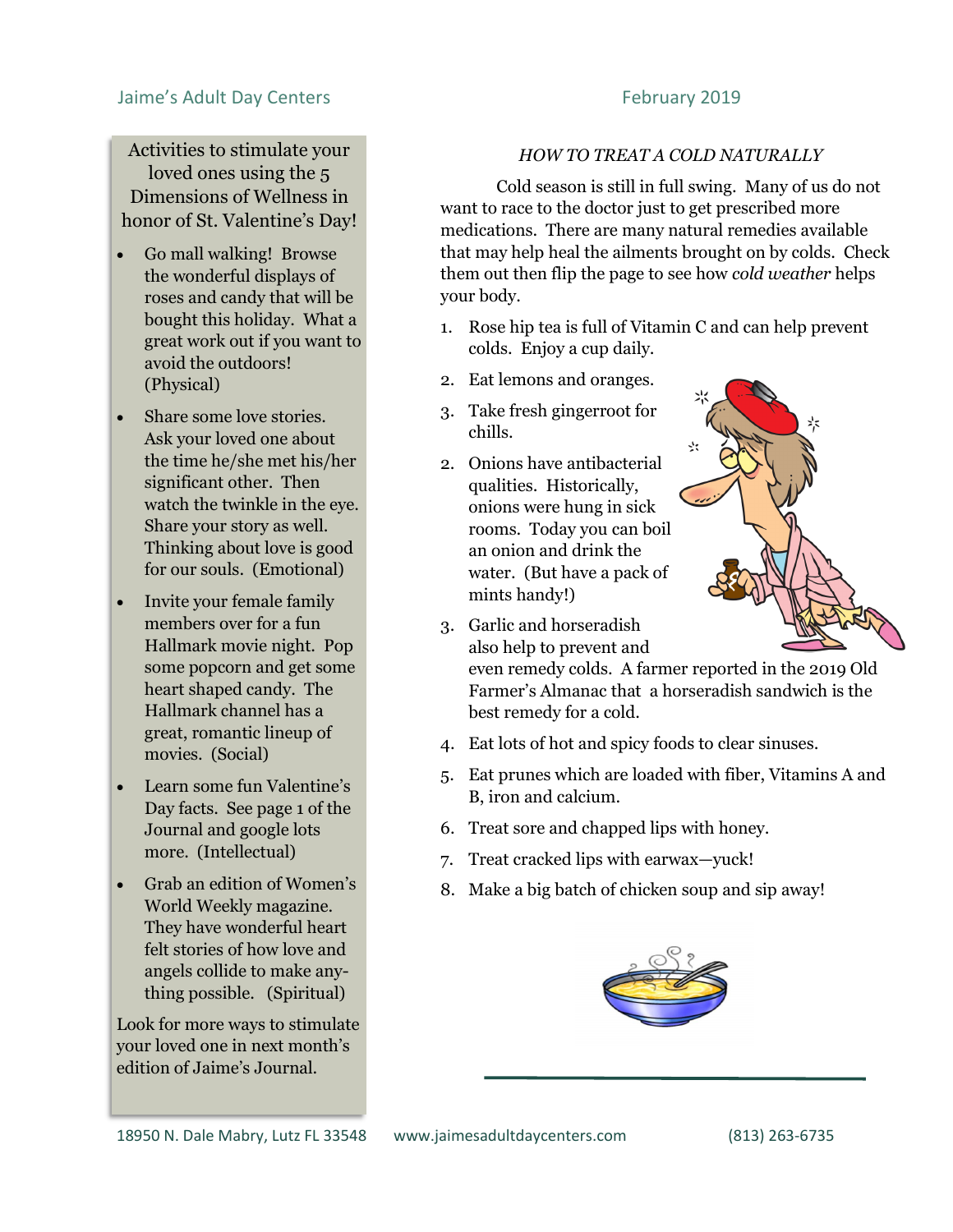### \*Cold weather helps your bodies\*

We often associate cold weather with, well, cold (and flu) season. But cold weather actually has some upsides according to a recent article in Reader's Digest.

Cold weather boosts your brain power. Apparently, the cold helps us to think more clearly.

You burn more calories in cold weather than warm weather. This is because your body has to work harder to maintain your core temperature of 98.6 degrees.

Allergies are alleviated in the cold. Pollen counts are almost nonexistent in the winter months.

Cold weather encourages better sleep. Many studies reveal deeper sleep occurs in cooler temps because your core temperature drops quicker than it does in warm months.

Cold weather actually fights some infections because our immune systems are activated in the cold. The negative—the flu virus thrives in the cold.

Cold weather strengthens your heart. The heart works harder to maintain the core temperature. This extra cardiovascular exertion is a good thing!

# Caregiver's Corner

### **CAREGIVER STRESS—REDUCED**

**47 million people in the United States serve as a caregiver to an aging or ill loved one. If you are reading this, you probably fall into that category. Following are some real world tips to reduce some of that stress. \* Caregivers are naturally compassionate and genuinely want to help .** In order to keep your sanity without feeling like you are also losing your compassion, practice saying "I would love to but I am not in a position to do that right now."

**\* Live in the moment.** It is difficult not to miss the "good old days." But don't cheat yourself out of making new memories. Being present and seeing the beauty in the moment will bring calm.

**\* Know what resources are available in your community.** Visit Jaime's "Caregiver's Corner" for a variety of helpful tools. We have always touted the importance of support groups—join one. Get to know other family members at Jaime's—a social network can be a life saver.

• **Give yourself a break.** We can't *stress*  this enough. You simply have to take time out—even if it is just 15 minutes daily of mindful meditation for a happy boost.